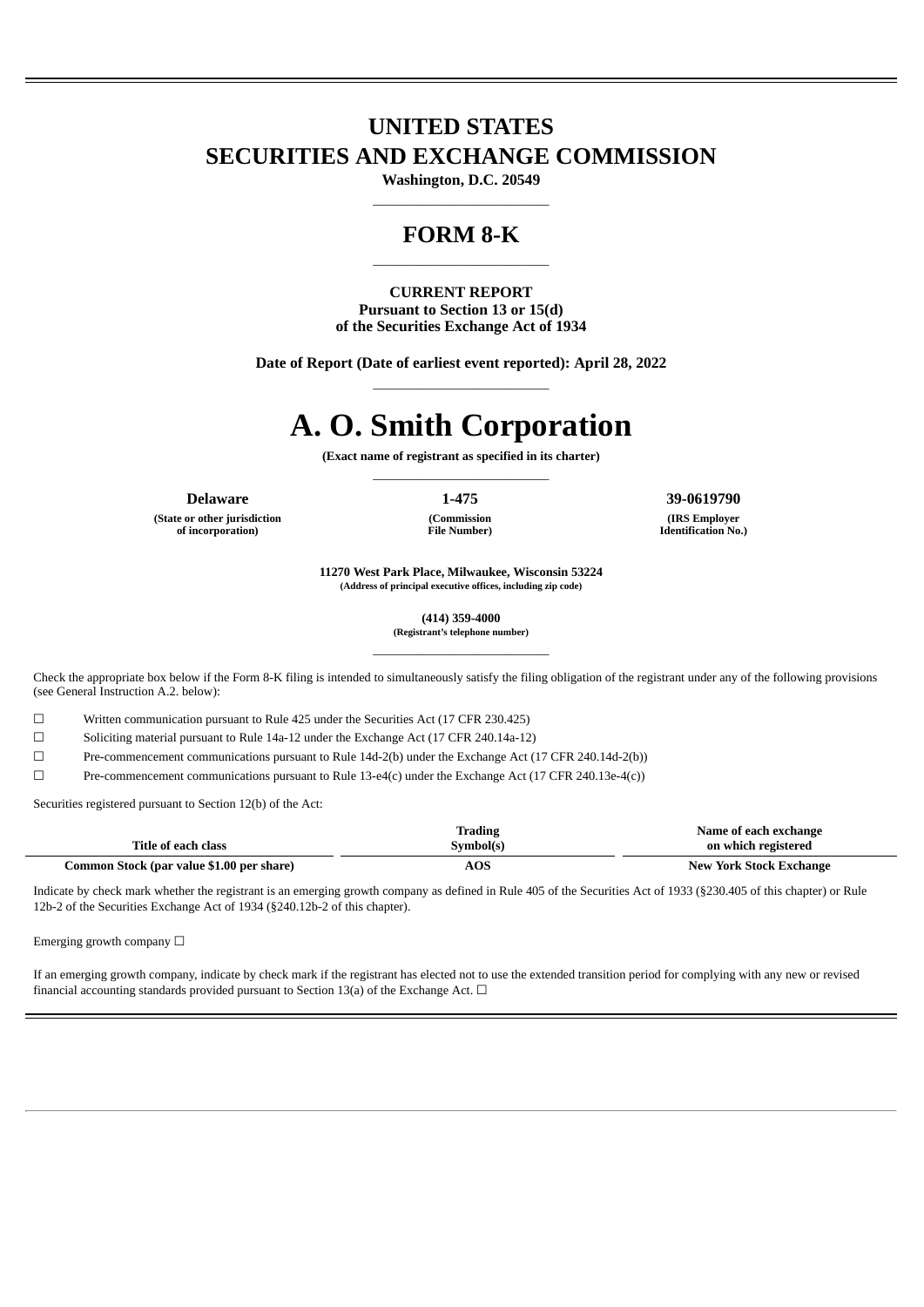#### **Item 2.02. Results of Operations and Financial Condition**

On April 28, 2022, A. O. Smith Corporation ("the Company") issued a news release announcing the Company's results for the quarter ended March 31, 2022. A copy of the Company's news release is attached as Exhibit 99.1 to this Current Report on Form 8-K (this "Current Report") and is incorporated by reference herein.

#### **Item 9.01 Financial Statements and Exhibits**

The following exhibit is being filed herewith:

- (99.1) [News Release of A. O. Smith Corporation, dated April 28, 2022](#page-3-0)
- 104 Cover Page Interactive Data File (embedded with the Inline XBRL document)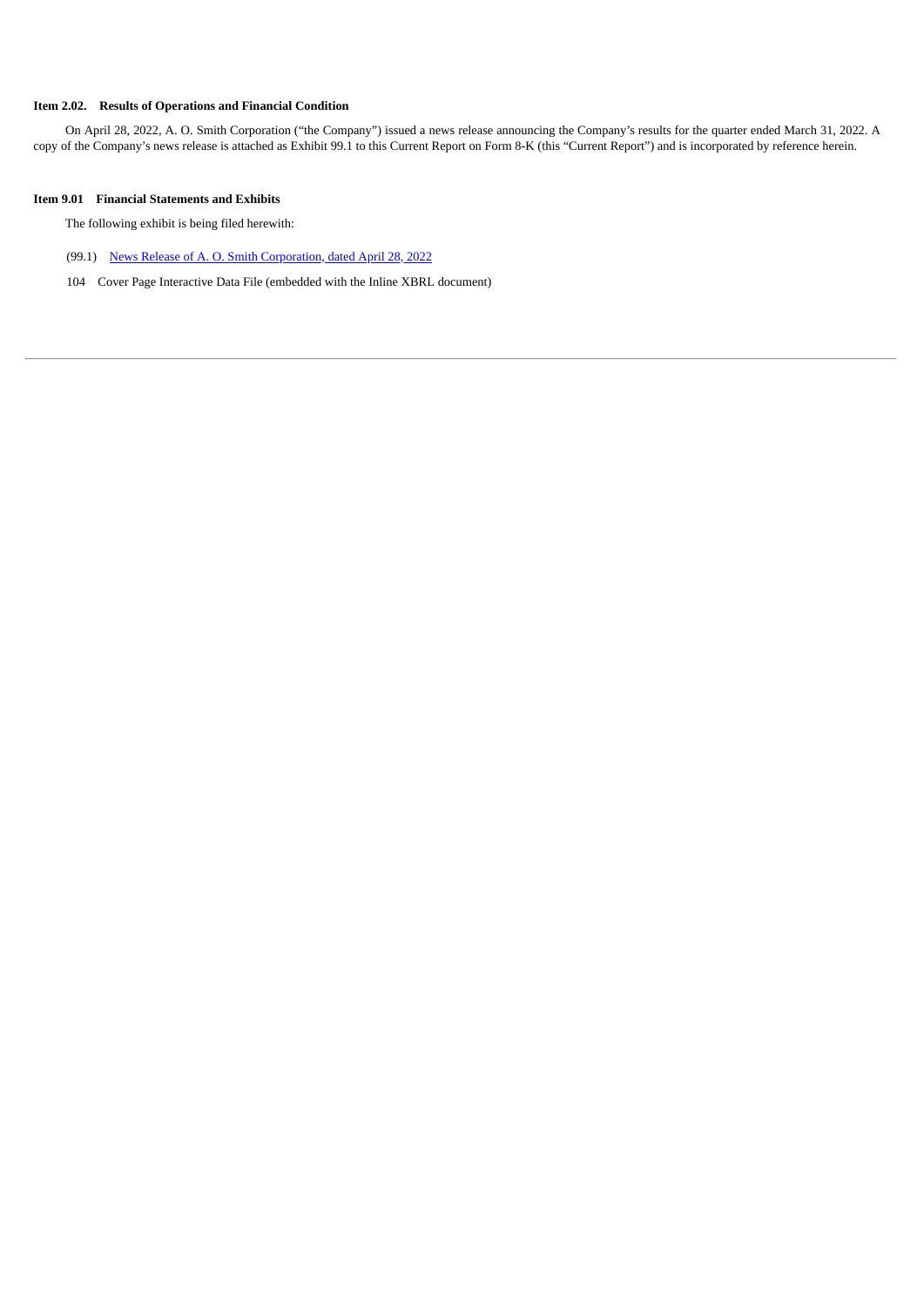#### **SIGNATURES**

Pursuant to the requirements of the Securities Exchange Act of 1934, the Registrant has duly caused this report to be signed on its behalf by the undersigned hereunto duly authorized.

#### **A. O. SMITH CORPORATION**

Date: April 28, 2022 By: /s/James F. Stern

James F. Stern Executive Vice President, General Counsel and Secretary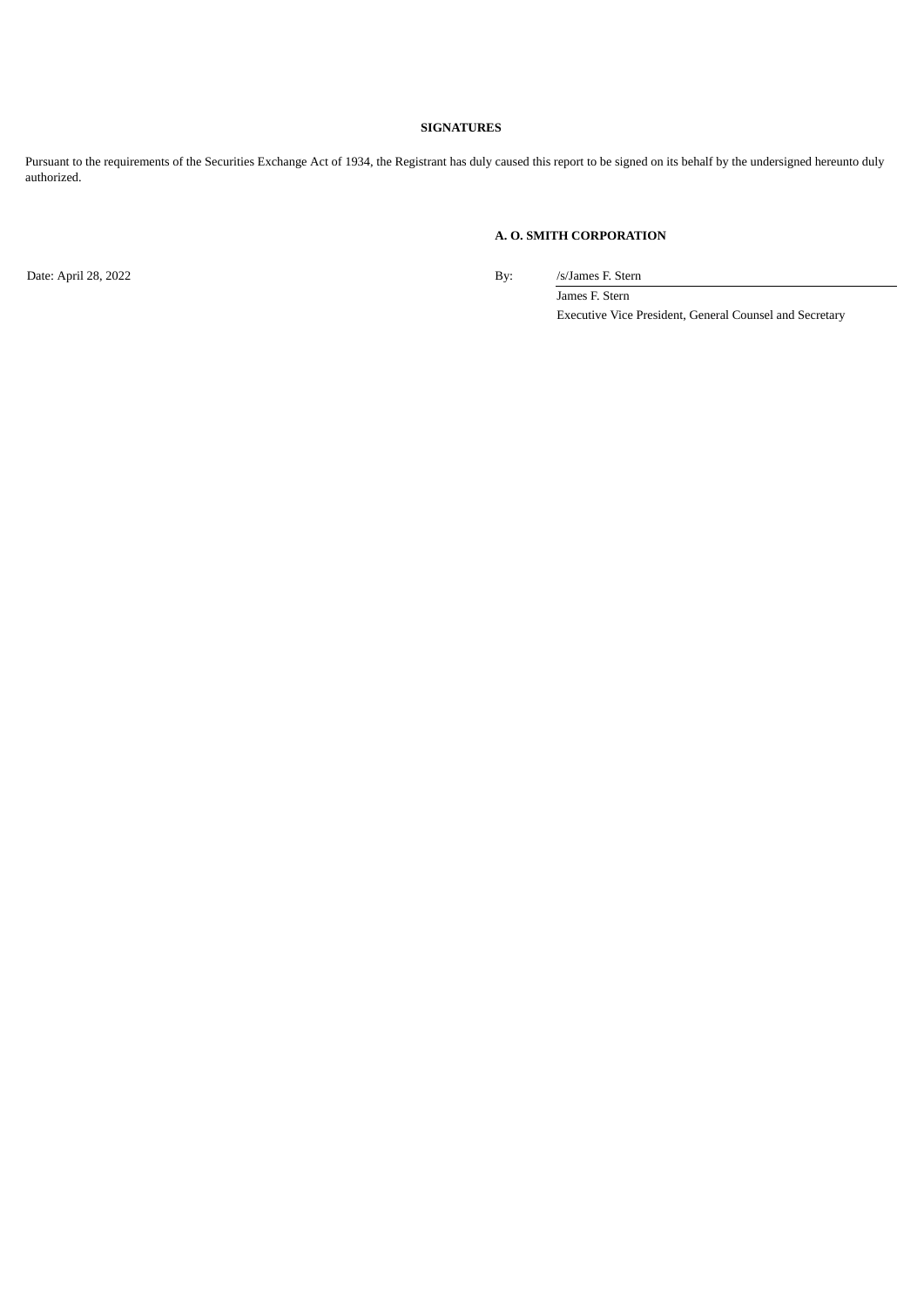<span id="page-3-0"></span>

# **News Release**

**Media Relations:** Mark Petrarca 414-359-4100 mpetrarca@aosmith.com

FOR IMMEDIATE RELEASE

**Investor Relations:**

Helen Gurholt 414-359-4157 hgurholt@aosmith.com

April 28, 2022

### **A. O. Smith Reports Strong First Quarter Performance**

#### **First Quarter 2022 Highlights**

(Comparisons are year-over-year ("YoY"), unless otherwise noted)

- Sales of \$978 million, an increase of 27% due primarily to inflation-related pricing actions
- Net earnings of \$119.8 million, an increase of 23%
- Earnings per share ("EPS") of \$0.76, an increase of 27%
- Adjusted earnings of \$122.0 million, which exclude pre-tax non-operating pension expense of \$2.9 million, and adjusted EPS of \$0.77
- Reaffirm 2022 EPS guidance of \$1.56 to \$1.76 and adjusted EPS guidance of \$3.35 to \$3.55

**Milwaukee, Wis.—** Global water technology company A. O. Smith Corporation ("the Company") (NYSE: AOS) today announced its first quarter 2022 results.

#### Key Financial Metrics

#### First Quarter

(in millions, except per share amounts)

|                             | Q1 2022 | Q1 2021 | % Change YOY |
|-----------------------------|---------|---------|--------------|
| Net sales                   | \$977.7 | \$769.0 | 27%          |
| Net earnings                | \$119.8 | \$97.7  | 23%          |
| Adjusted earnings           | \$122.0 | \$95.3  | 28%          |
| Diluted earnings per share  | \$0.76  | \$0.60  | 27%          |
| Adjusted earnings per share | \$0.77  | \$0.59  | 31%          |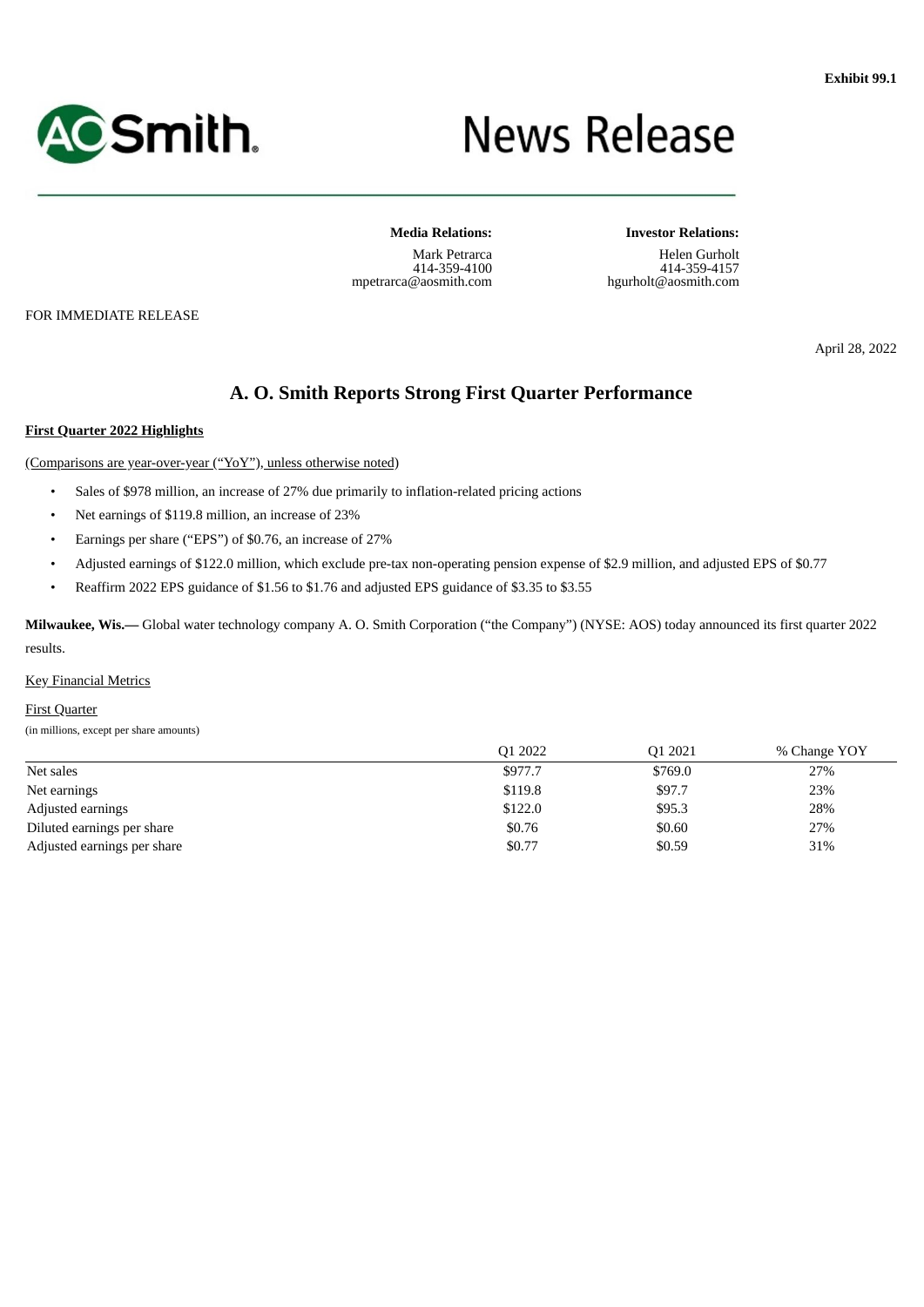"Our global A. O. Smith team delivered strong first quarter results, driven by a 27% increase in sales compared with 2021," noted Kevin J. Wheeler, chairman and chief executive officer. "We achieved strong sales growth despite component shortages, weather challenges, COVID-19 surges early in the quarter in North America and continued supply chain constraints within transportation and logistics. Material and logistics costs continue to rise. While steel indices moderated as we moved into 2022, they have recently risen again, as commodity prices and availability remain volatile in part due to international uncertainty surrounding the conflict in Ukraine.

"We remain focused on our strategy to grow profitably through developing innovative and energy-efficient water heating and water treatment products, while capitalizing on a steady replacement cycle," commented Wheeler. "We believe our strong operational performance provides a stable foundation on which to execute our strategy to achieve sustainable growth in sales and earnings. I have great confidence in our teams' abilities to execute our strategy and meet the needs of our customers, despite a complex macro environment."

#### Segment-level Performance

#### **North America**

#### First Quarter 2022

Record first quarter sales of \$730.1 million increased 32% year-over-year driven primarily by pricing actions taken in 2021, largely on water heaters, to offset higher steel, transportation and other input costs. The quarter also benefited from higher volumes of boilers and water treatment products. However, the sales increases were partially offset by lower commercial water heater volumes. Giant Factories, a Canadian water heater company which the Company acquired in October 2021, added \$32 million to sales in the quarter.

Segment earnings were \$151.8 million and adjusted segment earnings were \$154.4 million in the first quarter of 2022. Adjusted segment earnings, which exclude \$2.6 million of non-operating pension expenses, increased 21% compared with adjusted segment earnings in the first quarter of 2021. The impact to earnings from inflation-related price increases was partially offset by higher material and logistics costs and lower commercial water heater volumes. Adjusted segment operating margin of 21.1% declined compared with 23.1% in the first quarter of 2021 primarily due to the rise in material costs outpacing pricing actions and lower commercial volumes.

#### **Rest of World**

#### First Quarter 2022

Rest of World sales of \$256.0 million increased 15% year-over-year, including favorable currency translation of China sales of approximately \$5 million. The increase in sales was driven by a positive mix in water heaters and water treatment products in China and higher sales of commercial water treatment products and replacement filters compared with the first quarter of 2021. Sales were positively impacted by proactive measures to distribute product into the market in advance of potential COVID-19 lockdowns in China, which have temporarily impacted transportation in certain regions.

Segment earnings of \$24.8 million increased significantly compared with the first quarter of 2021. In China, favorable mix, higher volumes and lower advertising and selling expenses benefited earnings in the first quarter. Segment operating margin of 9.7% was up approximately 440 basis points compared with the first quarter of 2021.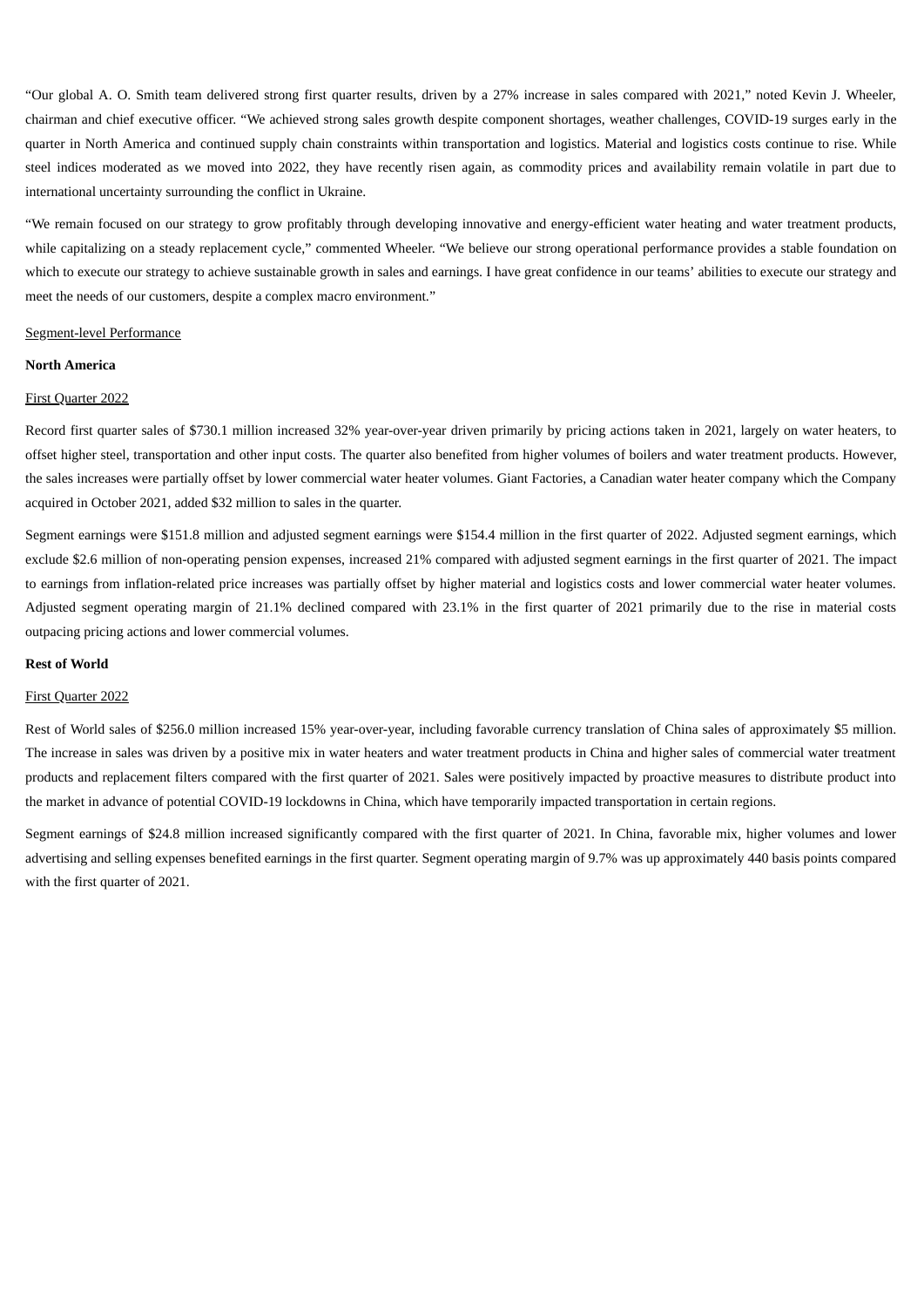#### **Balance Sheet, Liquidity and Capital Allocation**

As of March 31, 2022, cash and marketable securities balances totaled \$579.4 million with total debt of \$295.4 million, resulting in a leverage ratio of 14.0% as measured by total debt-to-total capitalization.

Cash provided by operations of \$16.5 million and free cash flow of \$3.6 million in the first three months of 2022 decreased year-over-year. Cash provided by higher earnings in the first quarter of 2022 compared with the prior year was more than offset by higher incentive payments in 2022 due to record 2021 sales and earnings and additional working capital cash outlays for higher levels of safety stock on higher cost inventory.

As part of its commitment to return capital to shareholders, the Company repurchased 1,486,500 shares at a cost of \$107.9 million through March 31, 2022. As of the end of March, the authority remained to repurchase an additional approximately 5.5 million shares. The Company expects to spend \$400 million to repurchase shares in 2022.

On April 11, 2022, the Company's board of directors approved a \$0.28 per share dividend for shareholders of record on April 29, payable on May 16, marking 82 consecutive years of dividend payments.

#### **Pension Plan Termination**

As the Company announced earlier this year, to de-risk its liability associated with its fully funded pension plan, the Company's board of directors approved the termination of the Company's largest defined benefit pension plan ("the Plan"), which represents over 95% of the Company's pension liability, with a termination date of December 31, 2021. The Company has received a determination letter from the IRS allowing the Company to proceed with the termination of the Plan. The Plan was previously sunset for benefits earned on December 31, 2014. In 2022, the Company expects to annuitize the Plan's remaining pension liability. The Plan settlement, which is expected to occur in the fourth quarter of 2022, will accelerate the recognition of approximately \$445 million, or EPS of approximately \$1.73, of non-cash, pre-tax pension expenses. In addition, to protect the Plan's funded status, the Plan transferred its assets to lower risk investments in 2021. The impact of this transition will result in a lower rate of return on pension investments and accordingly, higher pension expenses in 2022, compared with previous years. The Company recognized \$2.9 million of non-operating pension expenses in the first quarter of 2022 compared with \$3.2 million of pension income in the first quarter of 2021.

#### **Outlook**

#### 2022 Outlook

(in millions except per share amounts)

|                                          | 2021    |         | 2022 Outlook |
|------------------------------------------|---------|---------|--------------|
|                                          | Actual  | Low End | High End     |
| Net sales                                | \$3,539 | \$4,030 | \$4,105      |
| Diluted earnings per share               | \$3.02  | \$1.56  | \$1.76       |
| Adjusted earnings per share <sup>1</sup> | \$2.96  | \$3.35  | \$3.55       |

Excludes estimated pension settlement expense and non-operating pension income and expense 1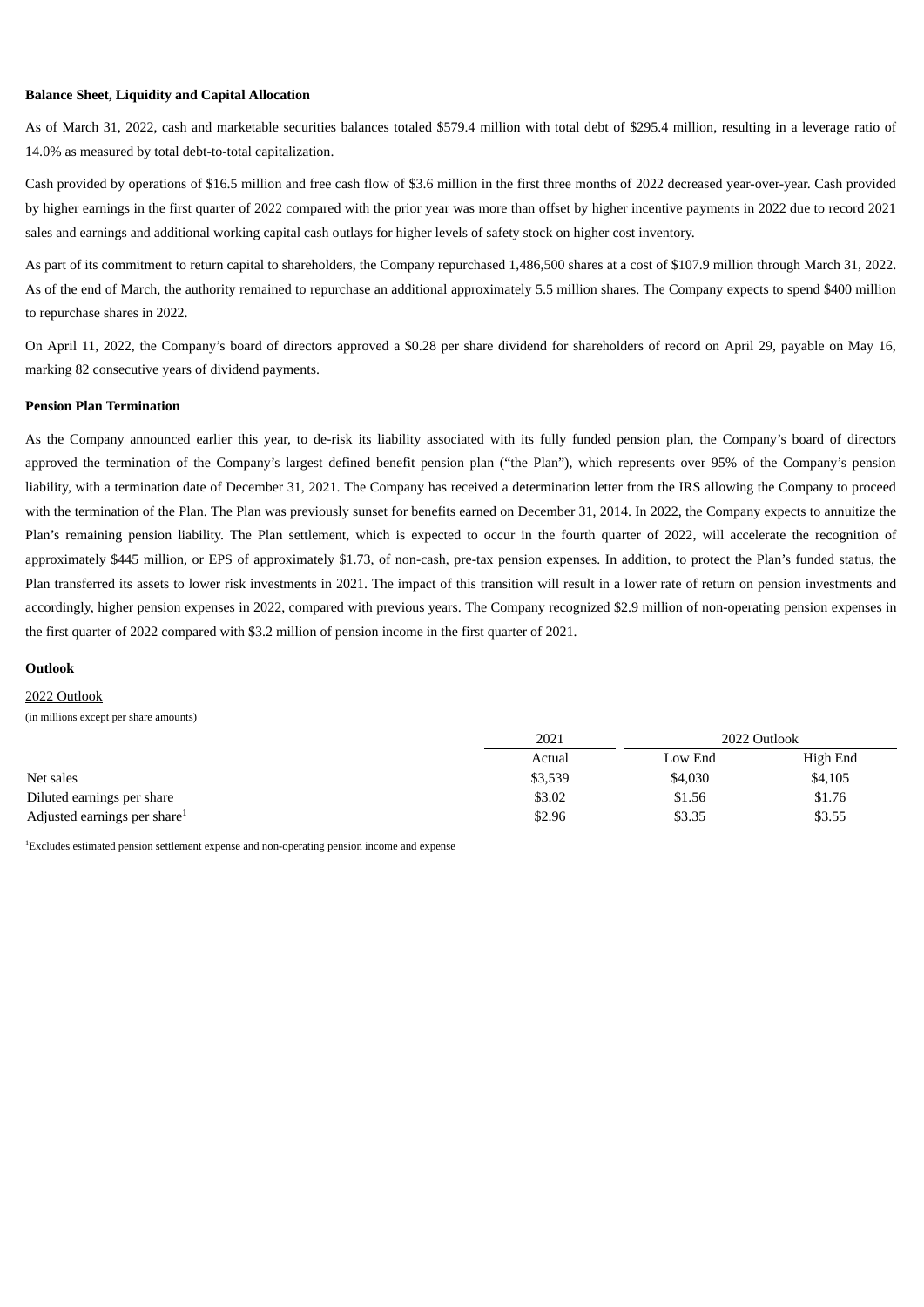"We entered 2022 with solid momentum as we expect to realize the full benefit of our 2021 price increases. We continue to navigate the challenges of material cost increases and supply chain volatility as well as COVID-19's potential impacts on our production, our suppliers and our customers in China and other parts of the world. Our updated sales outlook for 2022 projects our sales to increase between 14% and 16% year-over-year. We anticipate the expected increase in sales to drive increased profitability and expect our full year 2022 EPS to be between \$1.56 and \$1.76 and adjusted EPS to be between \$3.35 and \$3.55," stated Wheeler. "We believe our strong balance sheet and expected free cash flow provide us the liquidity to focus on our capital allocation priorities of 1) organic growth, 2) acquisitions, 3) dividends and 4) share repurchases, which we believe will enable us to execute our strategy to invest and grow profitably."

The Company's guidance excludes the potential impacts from future acquisitions and assumes the COVID-19 related shutdowns in China subside during the second quarter of 2022 and do not significantly impact our operations or our employees, customers or suppliers.

A. O. Smith will host a webcasted conference call at 10:00 a.m. (Eastern Daylight Time) today. The call can be heard live on the Company's website www.aosmith.com. An audio replay of the call will be available on the Company's website after the live event. To access the archived audio replay, go to the "Investors" page and select the First Quarter 2022 Earnings Call link.

To provide improved transparency into the operating results of its business, the Company is providing non-GAAP measures. Free cash flow is defined as cash provided by operations less capital expenditures. Adjusted earnings, adjusted EPS, adjusted segment earnings and adjusted corporate expenses exclude the impact of pension settlement expenses and non-operating pension income and expenses which are discussed later in this release. Reconciliations from GAAP measures to non-GAAP measures are provided in the financial information included in this news release.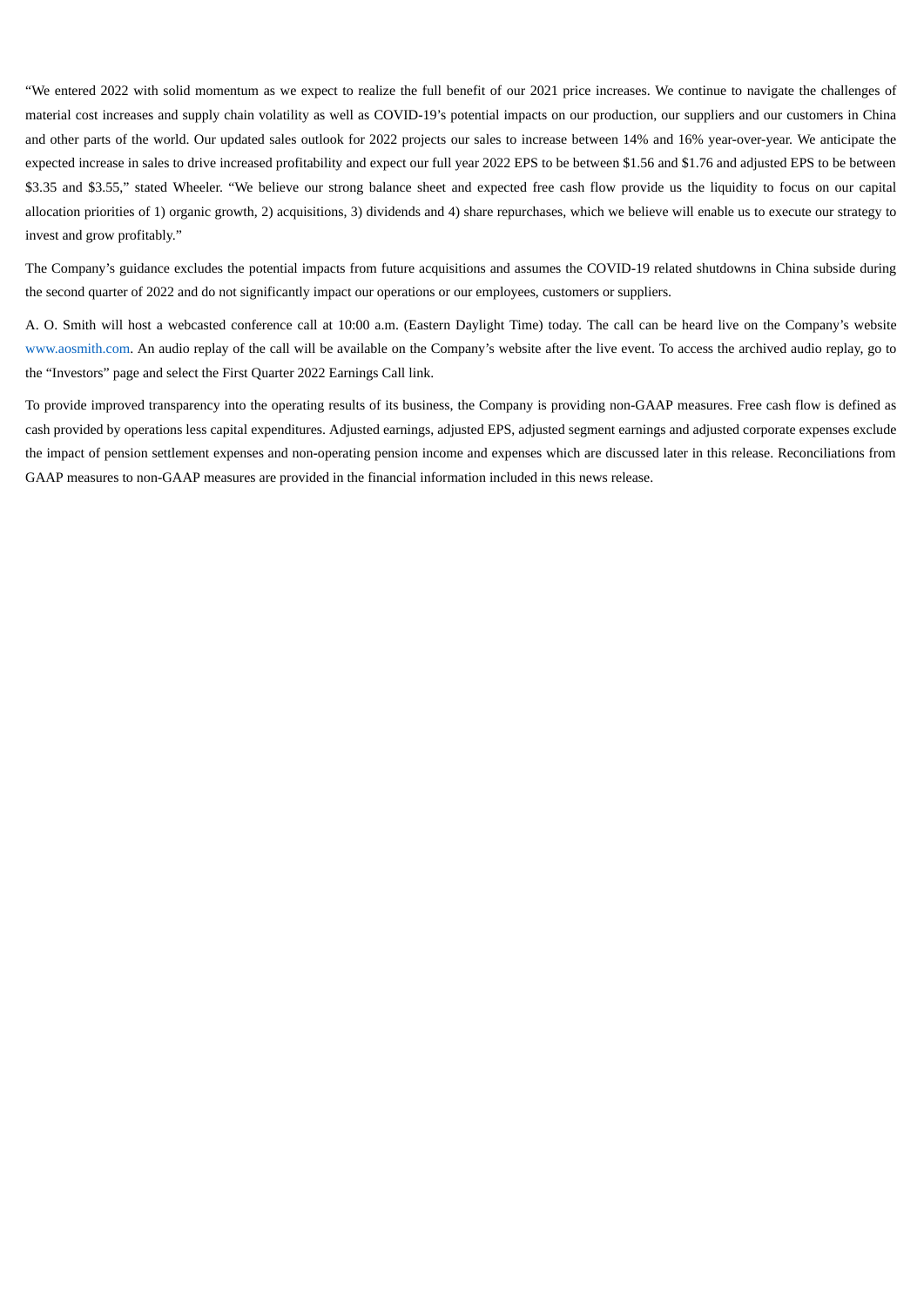#### **Forward-looking Statements**

This release contains statements that the Company believes are "forward-looking statements" within the meaning of the Private Securities Litiqation Reform Act of 1995. Forward-looking statements generally can be identified by the use of words such as "may," "will," "expect," "intend," "estimate," "anticipate," "believe," "forecast," "continue," "guidance", "outlook" or words of similar meaning. All forward-looking statements are subject to risks and uncertainties that could cause actual results to differ materially from those anticipated as of the date of this release. Important factors that could cause actual results to differ materially from these expectations include, among other things, the following: the Company's ability to continue to obtain commodities, components, parts and accessories on a timely basis through its supply chain and at expected costs; negative impacts to demand for the Company's products, particularly commercial products, and to its operations and workforce as a result of the severity and duration of the COVID-19 pandemic; inability of the Company to implement or maintain pricing actions; an uneven recovery of the Chinese economy or decline in the growth rate of consumer spending or housing sales in China; negative impact to the Company's businesses from international tariffs, trade disputes and geopolitical differences, including the conflict in Ukraine; potential weakening in the high-efficiency boiler segment in the U.S.; substantial defaults in payment by, material reduction in purchases by or the loss, bankruptcy or insolvency of a major customer; a weakening in U.S. residential or commercial construction or instability in the Company's replacement markets; foreign currency fluctuations; the Company's inability to successfully integrate or achieve its strategic objectives resulting from acquisitions; competitive pressures on the Company's businesses; the impact of potential information technology or data security breaches; changes in government regulations or regulatory requirements; and adverse developments in general economic, political and business conditions in key regions of the world. Forward-looking statements included in this news release are made only as of the date of this release, and the Company is under no obligation to update these statements to reflect subsequent events or circumstances. All subsequent written and oral forward-looking statements attributed to the Company, or persons acting on its behalf, are qualified entirely by these cautionary statements.

#### **About A. O. Smith**

A. O. Smith Corporation, with headquarters in Milwaukee, Wis., is a global leader applying innovative technology and energy-efficient solutions to products manufactured and marketed worldwide. Listed on the New York Stock Exchange (NYSE: AOS), the Company is one of the world's leading manufacturers of residential and commercial water heating equipment and boilers, as well as a manufacturer of water treatment products. For more information, visit www.aosmith.com.

SOURCE: A. O. Smith Corporation

###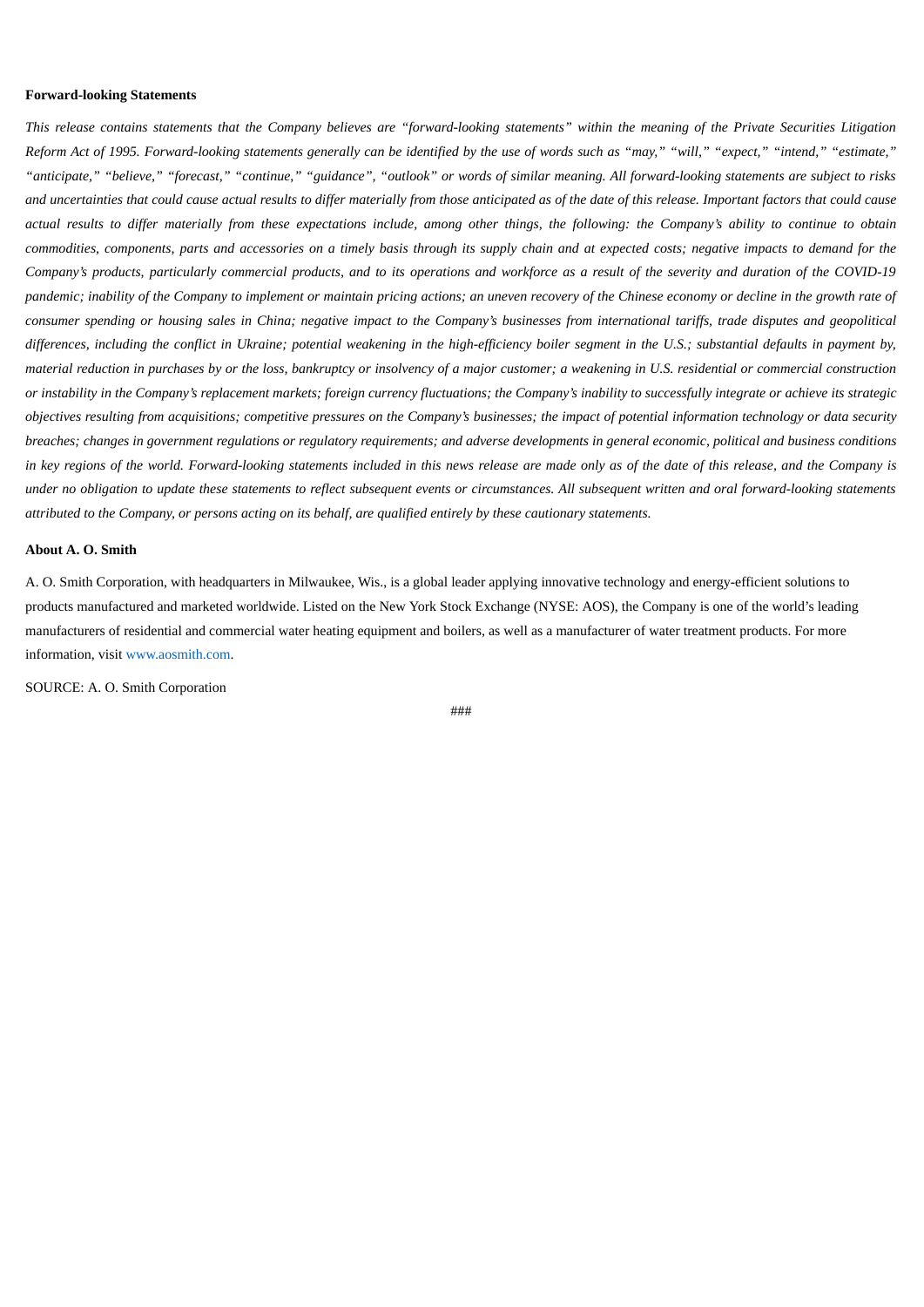#### **A. O. SMITH CORPORATION Statement of Earnings** (condensed consolidated financial statements dollars in millions, except share data) (unaudited)

|                                                   |    | Three Months Ended<br>March 31, |  |         |
|---------------------------------------------------|----|---------------------------------|--|---------|
|                                                   |    | 2022                            |  | 2021    |
| Net sales                                         | Эb | 977.7                           |  | 769.0   |
| Cost of products sold                             |    | 636.1                           |  | 480.4   |
| Gross profit                                      |    | 341.6                           |  | 288.6   |
| Selling, general and administrative expenses      |    | 179.8                           |  | 166.5   |
| Interest expense                                  |    | 1.5                             |  | 1.0     |
| Other expense (income), net                       |    | 3.7                             |  | (5.0)   |
| Earnings before provision for income taxes        |    | 156.6                           |  | 126.1   |
| Provision for income taxes                        |    | 36.8                            |  | 28.4    |
| <b>Net earnings</b>                               |    | 119.8                           |  | 97.7    |
| Diluted earnings per share of common stock        |    | 0.76                            |  | 0.60    |
| Average common shares outstanding (000's omitted) |    | 158,318                         |  | 162,785 |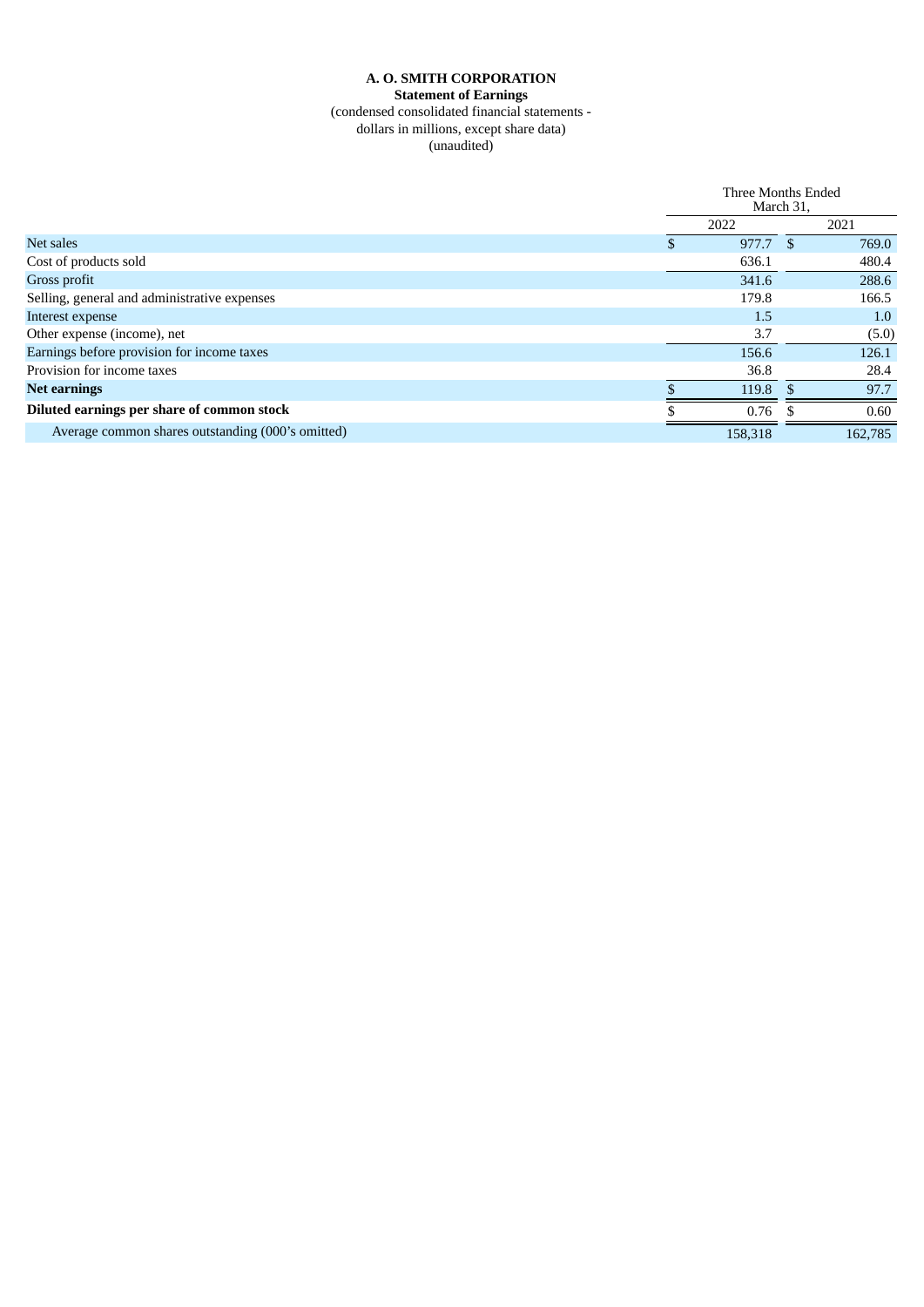#### **A. O. SMITH CORPORATION Balance Sheet** (dollars in millions)

|                                                   | (unaudited)<br>March 31.<br>2022 |     | December 31.<br>2021 |
|---------------------------------------------------|----------------------------------|-----|----------------------|
| <b>ASSETS:</b>                                    |                                  |     |                      |
| Cash and cash equivalents                         | \$<br>405.8                      | -\$ | 443.3                |
| Marketable securities                             | 173.6                            |     | 188.1                |
| Receivables                                       | 608.3                            |     | 634.4                |
| <b>Inventories</b>                                | 488.7                            |     | 447.7                |
| Other current assets                              | 45.0                             |     | 39.1                 |
| <b>Total Current Assets</b>                       | 1,721.4                          |     | 1,752.6              |
| Net property, plant and equipment                 | 602.8                            |     | 606.7                |
| Goodwill and other intangibles                    | 989.2                            |     | 992.6                |
| Operating lease assets                            | 33.9                             |     | 32.5                 |
| Other assets                                      | 87.6                             |     | 90.0                 |
| <b>Total Assets</b>                               | \$<br>3,434.9                    | \$  | 3,474.4              |
| LIABILITIES AND STOCKHOLDERS' EQUITY:             |                                  |     |                      |
| Trade payables                                    | \$<br>658.7                      | \$  | 745.9                |
| Accrued payroll and benefits                      | 61.4                             |     | 113.4                |
| <b>Accrued liabilities</b>                        | 207.0                            |     | 181.8                |
| <b>Product warranties</b>                         | 68.2                             |     | 70.9                 |
| Debt due within one year                          | 6.8                              |     | 6.8                  |
| <b>Total Current Liabilities</b>                  | 1,002.1                          |     | 1,118.8              |
| Long-term debt                                    | 288.6                            |     | 189.9                |
| <b>Operating lease liabilities</b>                | 24.6                             |     | 22.3                 |
| Other liabilities                                 | 310.7                            |     | 311.2                |
| Stockholders' equity                              | 1,808.9                          |     | 1,832.2              |
| <b>Total Liabilities and Stockholders' Equity</b> | \$<br>3,434.9                    | \$  | 3,474.4              |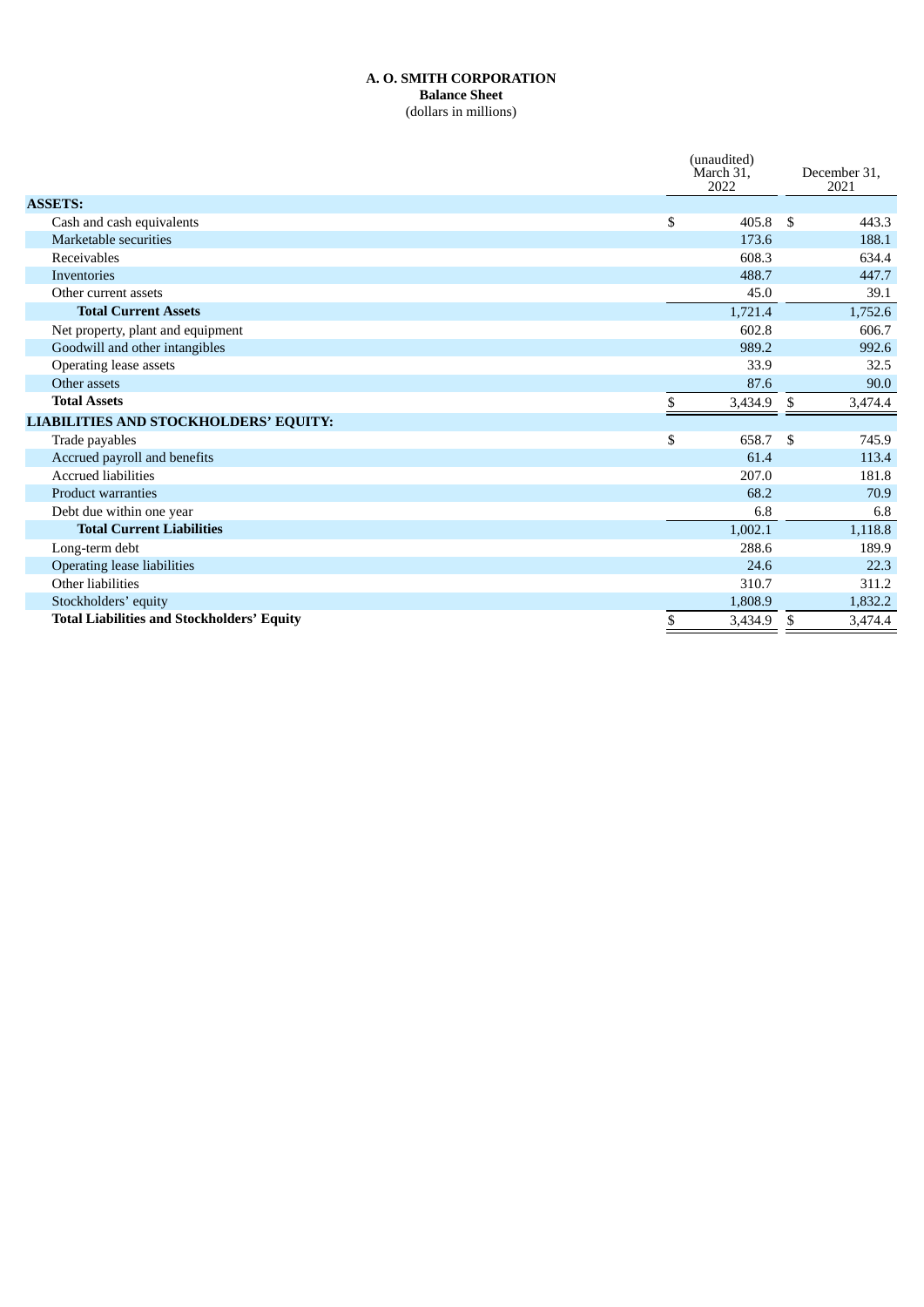#### **A. O. SMITH CORPORATION Statement of Cash Flows** (dollars in millions) (unaudited)

|                                                                                               | Three Months Ended<br>March 31, |         |               |         |
|-----------------------------------------------------------------------------------------------|---------------------------------|---------|---------------|---------|
|                                                                                               |                                 | 2022    |               | 2021    |
| <b>Operating Activities</b>                                                                   |                                 |         |               |         |
| Net earnings                                                                                  | \$                              | 119.8   | S             | 97.7    |
| Adjustments to reconcile net earnings to net cash provided by (used in) operating activities: |                                 |         |               |         |
| Depreciation & amortization                                                                   |                                 | 20.3    |               | 19.5    |
| Stock based compensation expense                                                              |                                 | 7.6     |               | 7.4     |
| Net changes in operating assets and liabilities:                                              |                                 |         |               |         |
| Current assets and liabilities                                                                |                                 | (137.8) |               | (13.2)  |
| Noncurrent assets and liabilities                                                             |                                 | 6.6     |               | (7.0)   |
| <b>Cash Provided by Operating Activities</b>                                                  |                                 | 16.5    |               | 104.4   |
| <b>Investing Activities</b>                                                                   |                                 |         |               |         |
| Capital expenditures                                                                          |                                 | (12.9)  |               | (17.1)  |
| Investment in marketable securities                                                           |                                 | (16.9)  |               | (24.4)  |
| Net proceeds from sale of marketable securities                                               |                                 | 31.9    |               | 54.0    |
| <b>Cash Provided by Investing Activities</b>                                                  |                                 | 2.1     |               | 12.5    |
| <b>Financing Activities</b>                                                                   |                                 |         |               |         |
| Long-term debt incurred (repaid)                                                              |                                 | 98.7    |               | (6.8)   |
| Common stock repurchases                                                                      |                                 | (107.9) |               | (67.0)  |
| Net (payments) proceeds from stock option activity                                            |                                 | (2.7)   |               | 4.5     |
| Dividends paid                                                                                |                                 | (44.2)  |               | (42.2)  |
| <b>Cash Used In Financing Activities</b>                                                      |                                 | (56.1)  |               | (111.5) |
| Net (decrease) increase in cash and cash equivalents                                          |                                 | (37.5)  |               | 5.4     |
| Cash and cash equivalents - beginning of period                                               |                                 | 443.3   |               | 573.1   |
| <b>Cash and Cash Equivalents - End of Period</b>                                              | \$                              | 405.8   | <sup>\$</sup> | 578.5   |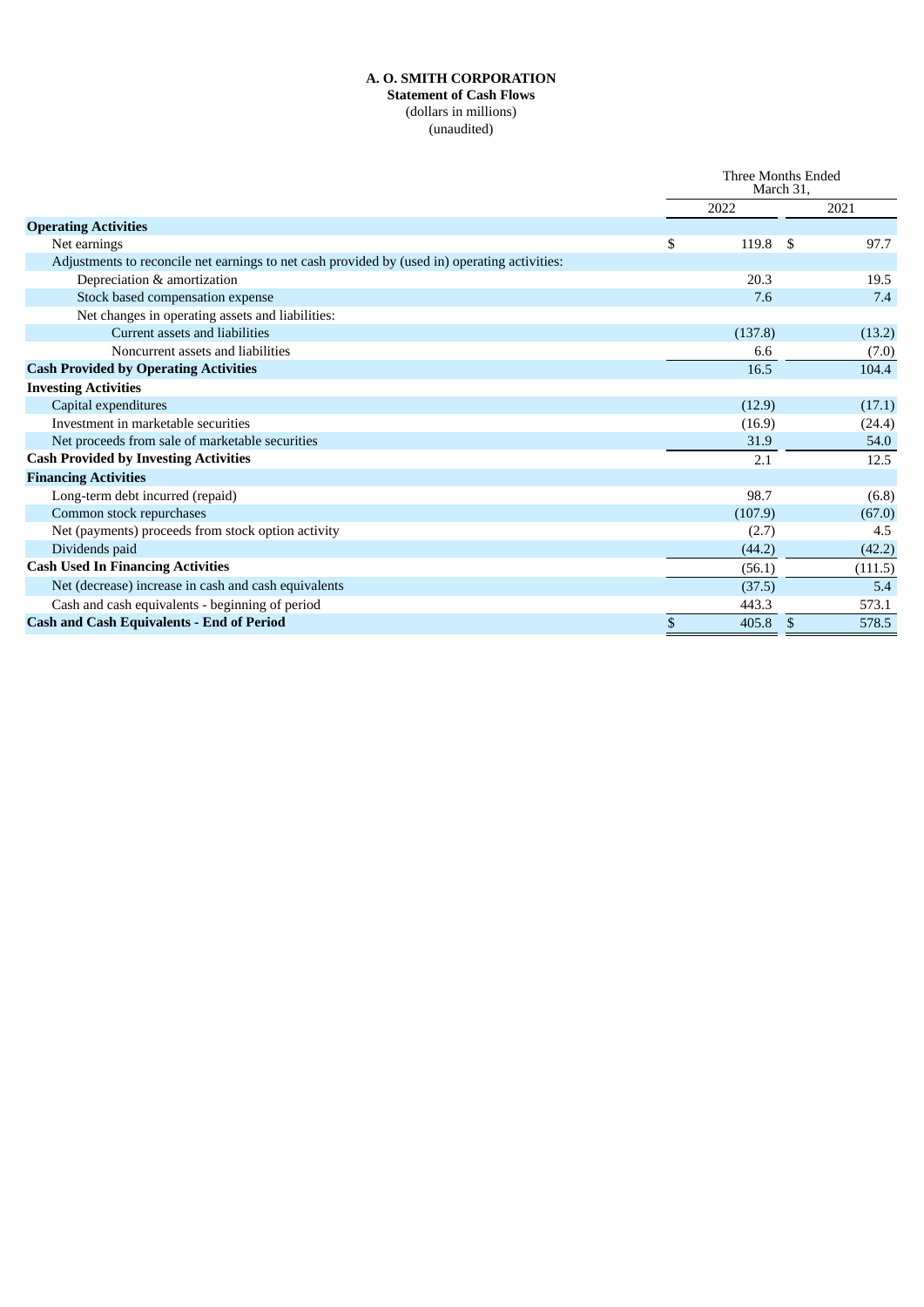#### **A. O. SMITH CORPORATION Business Segments** (dollars in millions) (unaudited)

|                                             |      | Three Months Ended<br>March 31, |               |        |
|---------------------------------------------|------|---------------------------------|---------------|--------|
|                                             | 2022 |                                 |               | 2021   |
| Net sales                                   |      |                                 |               |        |
| North America                               | \$   | 730.1                           | - \$          | 552.9  |
| Rest of World                               |      | 256.0                           |               | 222.3  |
| Inter-segment sales                         |      | (8.4)                           |               | (6.2)  |
|                                             |      | 977.7                           | <sup>\$</sup> | 769.0  |
| Earnings                                    |      |                                 |               |        |
| North America <sup>(1)</sup>                | \$   | 151.8                           | - \$          | 130.4  |
| Rest of World                               |      | 24.8                            |               | 11.8   |
| Inter-segment earnings elimination          |      | (0.1)                           |               |        |
|                                             |      | 176.5                           |               | 142.2  |
| Corporate expense <sup>(2)</sup>            |      | (18.4)                          |               | (15.1) |
| Interest expense                            |      | (1.5)                           |               | (1.0)  |
| Earnings before income taxes                |      | 156.6                           |               | 126.1  |
| Tax provision                               |      | 36.8                            |               | 28.4   |
| Net earnings                                | \$   | 119.8                           | \$            | 97.7   |
|                                             |      |                                 |               |        |
| $(1)$ includes pension expense (income) of: | \$   | 2.6                             | - \$          | (2.6)  |
| $(2)$ includes pension expense (income) of: | \$   | 0.3                             | -S            | (0.6)  |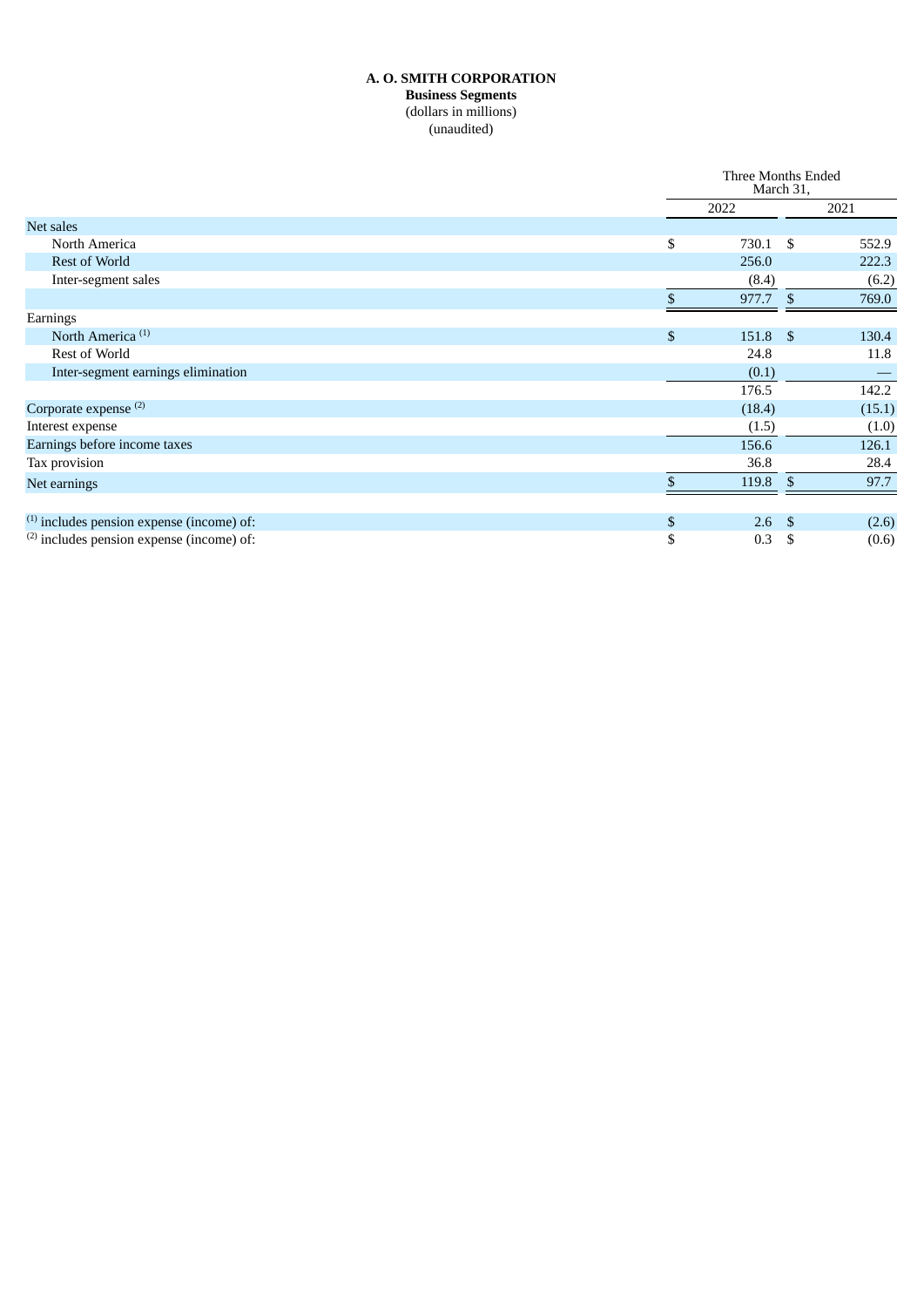#### **A. O. SMITH CORPORATION**

# **Adjusted Earnings and Adjusted EPS**

(dollars in millions, except per share data)

(unaudited)

#### The following is a reconciliation of net earnings and diluted EPS to adjusted earnings (non-GAAP) and adjusted EPS (non-GAAP):

|                                                           | Three Months Ended<br>March 31, |      |        |
|-----------------------------------------------------------|---------------------------------|------|--------|
|                                                           | 2022                            |      | 2021   |
| <b>Net Earnings (GAAP)</b>                                | 119.8                           |      | 97.7   |
| Pension expense (income), before tax                      | 2.9                             |      | (3.2)  |
| Tax effect of pension expense (income)                    | (0.7)                           |      | 0.8    |
| <b>Adjusted Earnings (non-GAAP)</b>                       | 122.0                           |      | 95.3   |
|                                                           |                                 |      |        |
| <b>Diluted EPS (GAAP)</b>                                 | \$<br>0.76                      | - \$ | 0.60   |
| Pension expense (income) per diluted share, before tax    | 0.01                            |      | (0.01) |
| Tax effect of pension expense (income), per diluted share |                                 |      |        |
| <b>Adjusted EPS (non-GAAP)</b>                            | 0.77                            |      | 0.59   |

#### **A. O. SMITH CORPORATION Adjusted Segment Earnings** (dollars in millions) (unaudited)

The following is a reconciliation of reported segment earnings to adjusted segment earnings (non-GAAP):

|                                                   | Three Months Ended<br>March 31, |              |       |
|---------------------------------------------------|---------------------------------|--------------|-------|
|                                                   | 2022                            |              | 2021  |
| <b>Segment Earnings (GAAP)</b>                    |                                 |              |       |
| North America                                     | \$<br>151.8                     | \$           | 130.4 |
| <b>Rest of World</b>                              | 24.8                            |              | 11.8  |
| Inter-segment earnings elimination                | (0.1)                           |              |       |
| <b>Total Segment Earnings (GAAP)</b>              | 176.5                           | $\mathbf{S}$ | 142.2 |
| Adjustments:                                      |                                 |              |       |
| North America pension expense (income)            | \$<br>2.6                       | - \$         | (2.6) |
| Rest of World                                     |                                 |              |       |
| Inter-segment earnings elimination                |                                 |              |       |
| <b>Total Adjustments</b>                          | 2.6                             | S.           | (2.6) |
| Adjusted Segment Earnings (non-GAAP)              |                                 |              |       |
| North America                                     | \$<br>154.4                     | -\$          | 127.8 |
| <b>Rest of World</b>                              | 24.8                            |              | 11.8  |
| Inter-segment earnings elimination                | (0.1)                           |              |       |
| <b>Total Adjusted Segment Earnings (non-GAAP)</b> | 179.1                           | \$           | 139.6 |